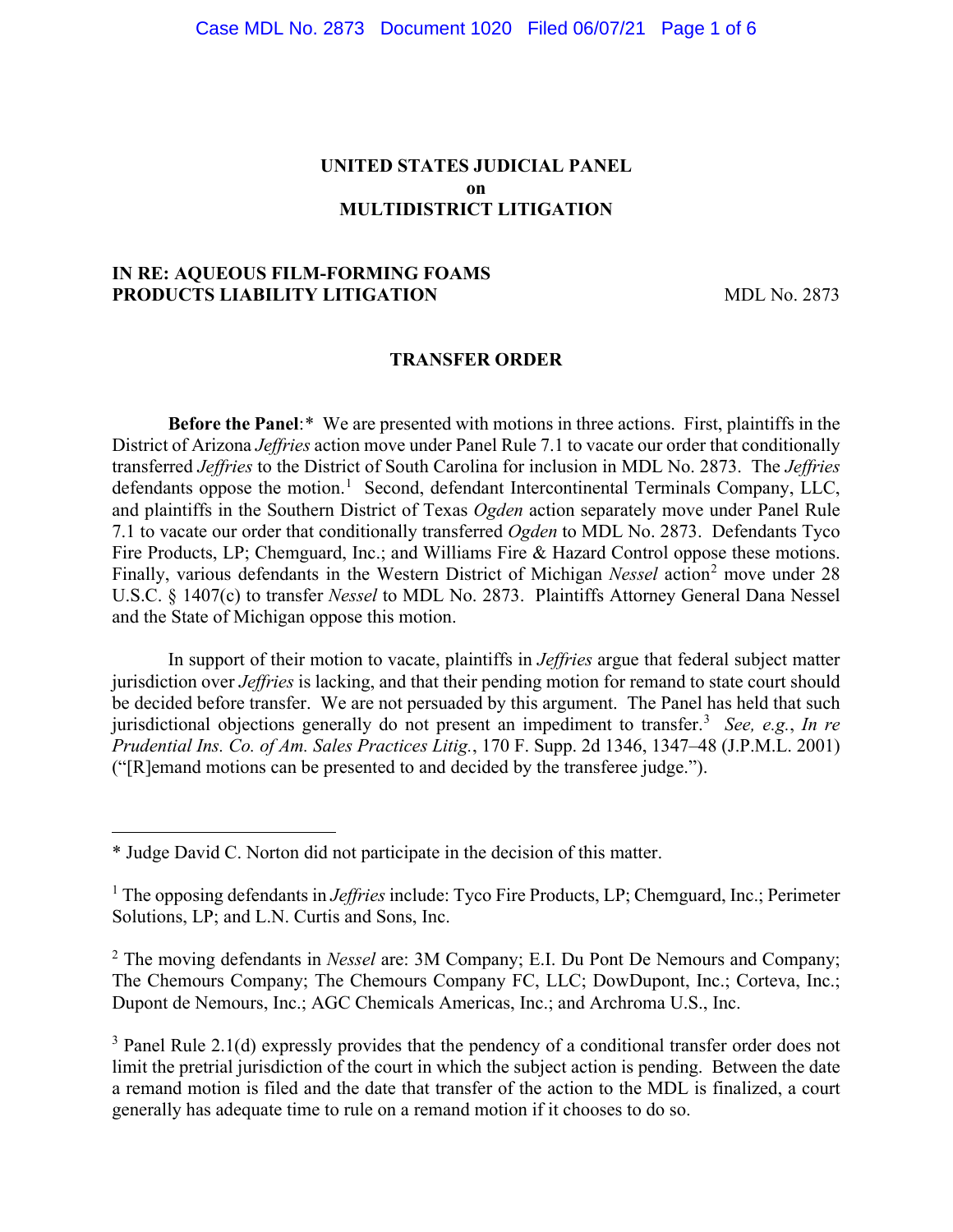$-2-$ 

The *Jeffries* plaintiffs also argue that their action involves different factual questions than the actions in the MDL because Mr. Jeffries was a firefighter who allegedly was exposed to peror polyfluoroalkyl substances (PFAS) through use of aqueous film-forming foams (AFFFs), which are used to extinguish fires. Recently, though, we held that such direct exposure actions share common factual questions with the actions in the MDL, such that Section 1407 transfer is appropriate. *See In re Aqueous Film-Forming Foams Prods. Liab. Litig.*, MDL No. 2873, 2021 WL 755083, at \*1–2 (J.P.M.L. Feb. 4, 2021) (the February Transfer Order). Plaintiffs' attempts to distinguish *Jeffries* from the firefighter actions at issue in the February Transfer Order are unavailing. That plaintiffs may allege in more detail specific interactions between the AFFF manufacturers and Mr. Jeffries' employer does not eliminate the common factual questions relating to PFAS and AFFF exposure that *Jeffries* shares with the more than 300 firefighter actions in the MDL. Moreover, while the firefighter plaintiffs in the actions transferred in the February Transfer Order may not all have alleged that they developed testicular cancer as a result of exposure to AFFFs, this is an injury alleged by multiple plaintiffs in the MDL. "Section 1407 does not require a complete identity or even majority of common factual issues as a prerequisite to transfer." *In re Ins. Brokerage Antitrust Litig.*, 360 F. Supp. 2d 1371, 1372 (J.P.M.L. 2005).

Like *Jeffries*, the Southern District of Texas *Ogden* action involves allegations that plaintiffs and class members were exposed to AFFFs during firefighting activities. Movants, however, present a somewhat different argument in opposition to transferring *Ogden*. This action arises from a petrochemical fire at a bulk liquid storage terminal near Houston, Texas. Plaintiffs seek to represent a class of all first responders who worked to suppress this fire, who allegedly used AFFF containing PFAS to fight the fire and were thereby exposed to those chemicals. Movants argue that, because *Ogden* arises from a single incident, as opposed to chronic exposure over a period of years, individual issues relating to "acute exposure" and the cause and suppression of the fire will predominate over any common questions of fact.

While *Ogden* is somewhat unique in arising from a particular incident, it will share many of the same questions of fact as the other direct exposure firefighter actions in the MDL. Like some of those actions, plaintiffs in *Ogden* principally seek a medical monitoring class relating to exposure to AFFFs. Discovery and motion practice in *Ogden*, as in the actions in the MDL, will concern the toxicity of PFAS and their effects on human health; the chemical properties of these substances; the knowledge of the AFFF manufacturers regarding the dangers of PFAS; and their warnings, if any, regarding proper use and storage of AFFFs. While most of the actions in the MDL involve chronic exposure, there likely will be significant overlap in the science and discovery. Significant efficiencies may be obtained through transfer.<sup>[4](#page-1-0)</sup>

<span id="page-1-0"></span><sup>4</sup> Movants rely on our decision to deny transfer of the Southern District of New York *Kovach* action, which also involved a single incident. *Kovach*, though, was quite different from *Ogden*. *Kovach* was a *pro se* action in which plaintiff alleged that he witnessed an intentional dumping of AFFF at an Air National Guard base in 1990 and that he was discharged from the military in retaliation for reporting the incident to a state environmental regulator. *See* Order Vacating Conditional Transfer Order at 1, MDL No. 2873 (J.P.M.L. Mar. 27, 2020), ECF No. 621. Plaintiff sought unique relief, including retroactive military promotion and retirement benefits. *Id.* In (continued…)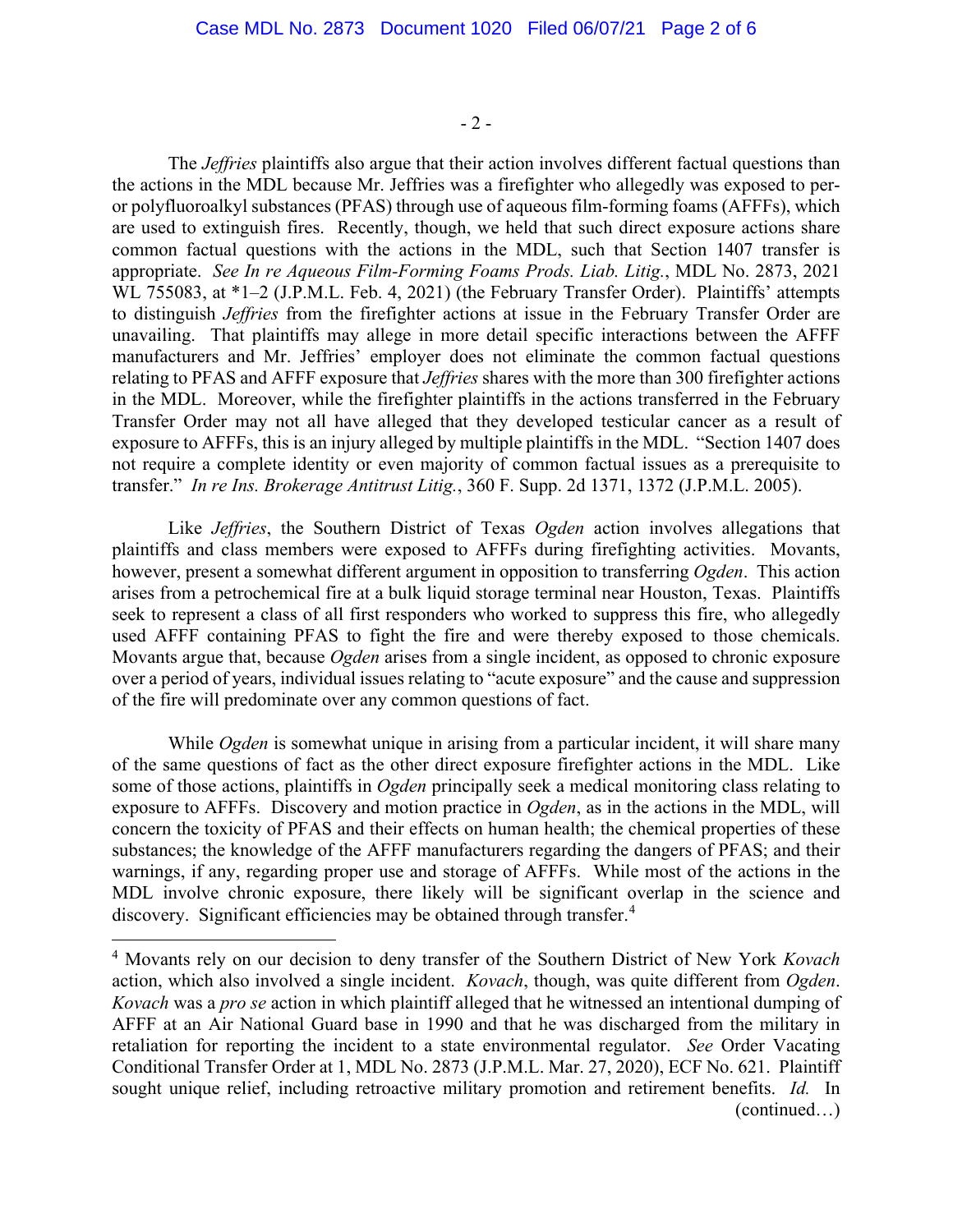- 3 -

Movants also argue that transfer will not produce efficiencies because *Ogden* will involve numerous factual questions surrounding the fire that are unrelated to AFFFs and which are being litigated in a consolidated litigation in the Southern District of Texas. The consolidated Texas litigation, however, does not involve any other AFFF actions or claims. Allowing *Ogden* to remain in the Southern District of Texas thus could complicate that litigation by introducing new and complex issues relating to AFFF products and PFAS exposure. Any discovery relating to those issues will be duplicative of that ongoing in MDL No. 2873. In contrast, it seems less likely that duplicative discovery and motion practice relating to the fire will or need occur in the MDL. Moreover, movants appear well-placed to take advantage of the discovery and any pretrial rulings in the consolidated Texas litigation. Intercontinental Terminals Company, LLC, the owner of the tank farm where the fire occurred, is a defendant in most, if not all, of the other actions in the consolidated Texas litigation. The *Ogden* plaintiffs are represented by counsel who, according to the AFFF manufacturers, represent plaintiffs in at least one other action in the consolidated litigation and are co-lead counsel in that litigation. Regardless, movants' contention that most of the discovery and pretrial proceedings in *Ogden* will focus on the facts surrounding the fire overlooks plaintiffs' allegations. They seek a medical monitoring class relating to use and exposure to AFFF, and allege no injuries from the fire unrelated to AFFF. The common AFFF issues, therefore, are at the heart of plaintiffs' claims.

Plaintiffs in both *Jeffries* and *Ogden* argue that transfer will cause them inconvenience. But, centralization under Section 1407 is for pretrial proceedings only. There usually is no need for parties or witnesses to travel to the transferee court for depositions or court hearings. *See In re MLR, LLC, Patent Litig.*, 269 F. Supp. 2d 1380, 1381 (J.P.M.L. 2003). In any event, transfer of an action is appropriate if it furthers the expeditious resolution of the litigation taken as a whole, even if some parties to the action might experience inconvenience or delay. *See In re Watson Fentanyl Patch Prods. Liab. Litig.*, 883 F. Supp. 2d 1350, 1351–52 (J.P.M.L. 2012) ("[W]e look to the overall convenience of the parties and witnesses, not just those of a single plaintiff or defendant in isolation.").

Turning to the Western District of Michigan *Nessel* action, moving defendants argue that *Nessel* will share common questions of facts with the actions in MDL No. 2873, including two other actions in the MDL brought by the same plaintiffs—the Attorney General and State of Michigan. The *Nessel* actions in the MDL explicitly relate to contamination of Michigan's groundwater by PFAS contained in AFFF. We transferred one of these actions to the MDL over plaintiffs' opposition that the action related only to contamination from "commercial" AFFF products (as opposed to "Mil-Spec" AFFF products that were manufactured in accordance with military specifications and primarily used at military bases and airports). *See* February Transfer Order at \*3. Unlike those actions, the *Nessel* action now before us, on the face of the complaint, purports to relate only to non-AFFF contamination of Michigan groundwater.

We are persuaded that plaintiffs' attempt to separate their non-AFFF and AFFF claims is untenable. Although plaintiffs in their complaint purport to disclaim any liability from AFFF

contrast, plaintiffs in *Ogden* present more straightforward claims for injuries due to exposure to AFFF containing PFAS.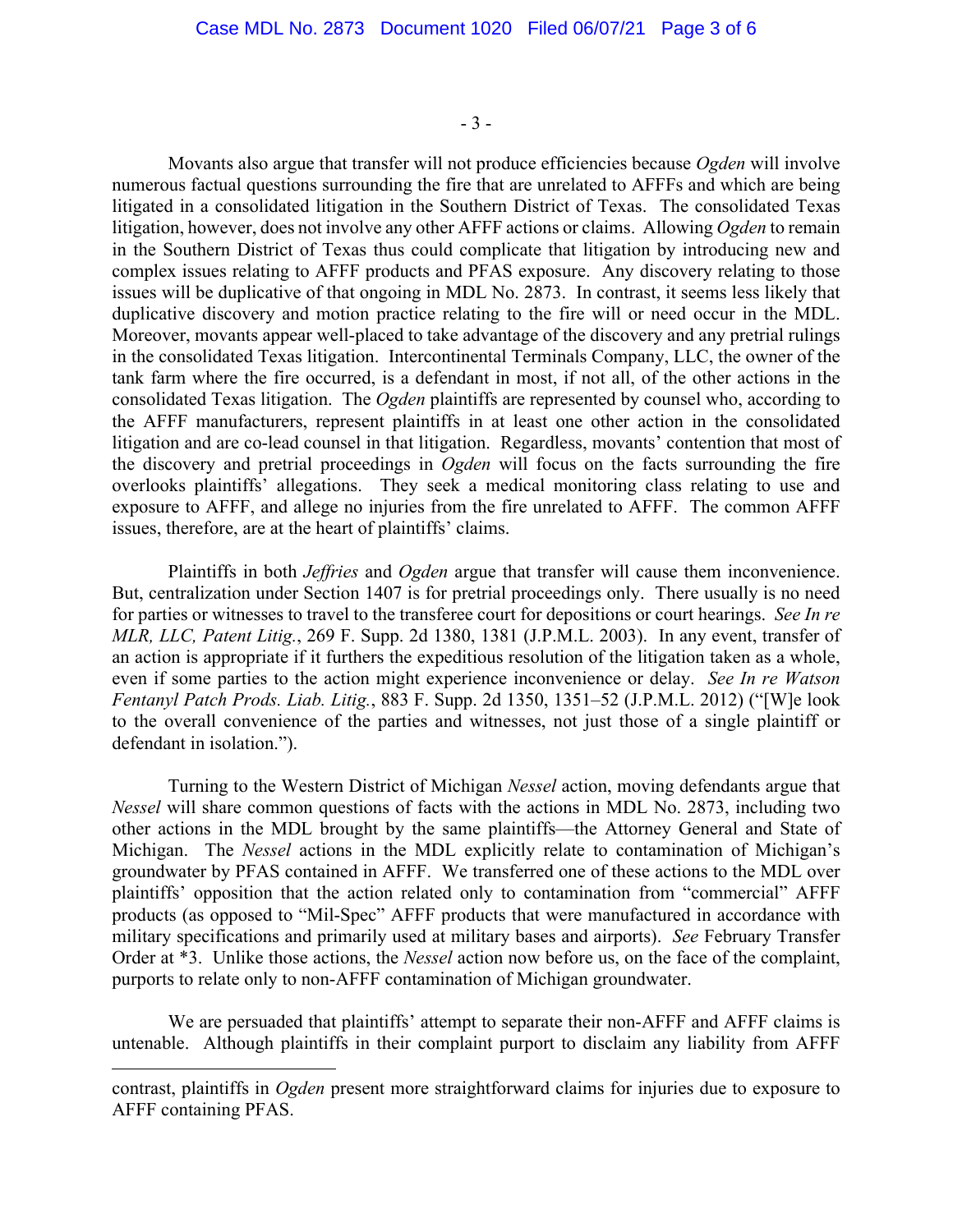- 4 -

contamination, they identified in written discovery responses multiple locations at which PFAS contamination from both AFFF and non-AFFF sources is alleged. At least one of these locations, according to defendants, is already at issue in one of plaintiffs' MDL actions. It thus appears likely that the *Nessel* actions in the MDL and this *Nessel* action will involve common discovery relating to the same contaminated groundwater. In this instance, declining to transfer this action will result in duplicative discovery and pretrial proceedings.<sup>[5](#page-3-0)</sup>

Much of our rationale for transferring plaintiffs' "commercial AFFF" action to MDL No. 2873 is equally applicable to their "non-AFFF" action. *See id.* Of particular note, we previously rejected an attempt by a water authority to split its claims into AFFF and non-AFFF complaints and thereby maintain an action outside the MDL. *See* Transfer Order at 2, MDL No. 2873 (J.P.M.L. Oct. 5, 2020), ECF No. 691 ("Plaintiff could have asserted all of these claims in the same action, but instead chose to split these claims across two actions. It would be inefficient for these actions to proceed separately and potentially prejudicial to the parties."). Plaintiffs' attempt to distinguish this decision is not persuasive. Allowing *Nessel* to proceed separately from plaintiffs' other actions, particularly where they may involve the same allegedly contaminated sites, would be similarly inefficient.<sup>[6](#page-3-1)</sup>

Plaintiffs argue that transfer would not be efficient because the MDL is procedurally advanced and *Nessel* will introduce many new sites, parties, and non-AFFF sources of contamination. We rejected similar arguments by the States of New York and Ohio. *See* Transfer Order at 1, MDL No. 2873 (J.P.M.L. Apr. 2, 2019), ECF No. 384 ("[T]his numerosity of locations and actions, and the lack of practicable alternatives to centralization to address the common factual and legal questions ,was one of the reasons we centralized this litigation."). The MDL remains in the discovery stage and we are confident the transferee court will efficiently adjudicate plaintiffs' claims.

Finally, plaintiffs contend that defendants removed *Nessel* to federal court to avoid the Michigan state court's rulings. Defendants' reasons for removing *Nessel*, however, are irrelevant

<span id="page-3-0"></span><sup>&</sup>lt;sup>5</sup> Plaintiffs argue that they were asked to identify sites contaminated by AFFF, but are not seeking damages for AFFF-related damages. Besides the probability of duplicative discovery involving the same allegedly contaminated groundwater, plaintiffs overlook that defendants may raise contamination from AFFF sources as a "defense or an alternate theory." *Nessel v. Chemguard, Inc.*, 2021 WL 744683, at \*3 (W.D. Mich. Jan. 6, 2021) (denying remand motion in the "commercial AFFF" action).

<span id="page-3-1"></span><sup>&</sup>lt;sup>6</sup> Plaintiffs cite two orders in which we declined to transfer actions by water authorities that alleged only non-AFFF contamination of plaintiffs' water sources. Critically, though, plaintiffs in those actions did not seek, in separate actions, to hold AFFF manufacturers liable for the same alleged contamination. Further, those actions were far more limited in scope, whereas *Nessel* potentially extends to all contaminated groundwater in the State of Michigan. *See* Order Denying Transfer at 1, MDL No. 2873 (J.P.M.L. Dec. 18, 2019), ECF No. 541 (*Middlesex*); Order Denying Transfer, MDL No. 2873 (J.P.M.L. Mar. 27, 2020), ECF No. 620 (eight Eastern District of New York actions).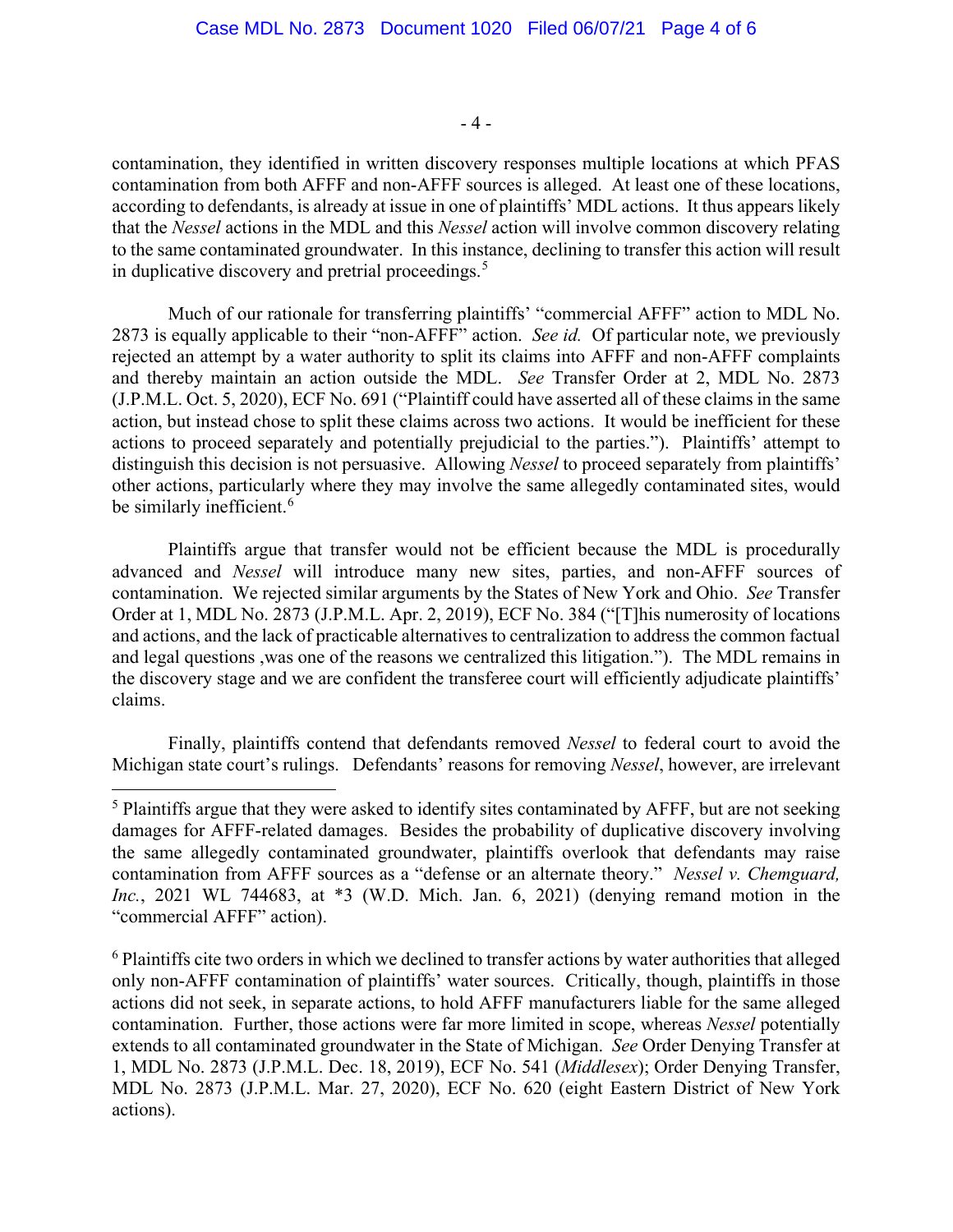- 5 -

to whether transfer under Section 1407 is appropriate. As with *Jeffries*, plaintiffs in *Nessel* can present any remand arguments to the transferee court. *See In re Prudential*, 170 F. Supp. 2d at 1347–48.

Accordingly, after considering the argument of counsel, we find that the actions listed on Schedule A involve common questions of fact with the actions transferred to MDL No. 2873, and that transfer under 28 U.S.C. § 1407 will serve the convenience of the parties and witnesses and promote the just and efficient conduct of the litigation. In our order centralizing this litigation, we held that the District of South Carolina was an appropriate Section 1407 forum for actions in which plaintiffs allege that AFFF products used at airports, military bases, or certain industrial locations caused the release of PFOS and/or PFOA into local groundwater and contaminated drinking water supplies. The actions in the MDL share factual questions concerning the use and storage of AFFFs; the toxicity of PFAS and the effects of these substances on human health; and these substances' chemical properties and propensity to migrate in groundwater supplies. *See In re Aqueous Film-Forming Foams Prods. Liab. Litig.*, 357 F. Supp. 3d 1391, 1394 (J.P.M.L. 2018). All three actions, for the reasons stated above, will involve similar factual questions.

IT IS THEREFORE ORDERED that the actions listed on Schedule A are transferred to the District of South Carolina and, with the consent of that court, assigned to the Honorable Richard M. Gergel for coordinated or consolidated pretrial proceedings.

PANEL ON MULTIDISTRICT LITIGATION

Jaren f. Caldwell Karen K. Caldwell

Chair

Catherine D. Perry Nathaniel M. Gorton Matthew F. Kennelly Roger T. Benitez Dale A. Kimball

Í